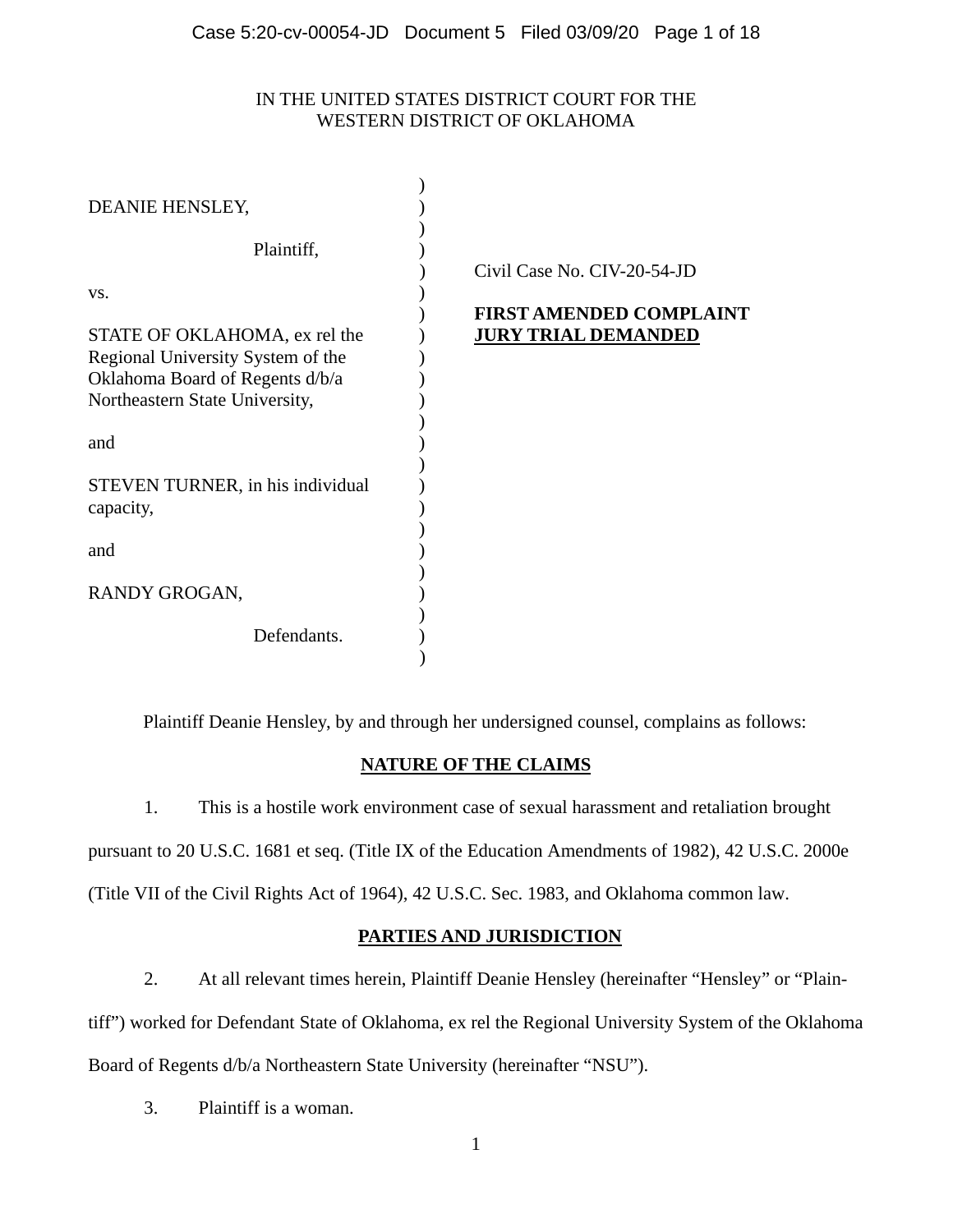#### Case 5:20-cv-00054-JD Document 5 Filed 03/09/20 Page 2 of 18

4. Defendant NSU receives federal financial assistance from the United States Department of Education, and is a public entity located in Oklahoma City, Oklahoma, which controls the operations of Northeastern State University, maintaining its main campus in Tahlequah, Oklahoma.

5. At all relevant times herein, NSU employed Defendant Steven Turner, who is sued in his individual capacity, as the President of Northeastern State University.

6. At all relevant times herein, Defendant Randy Grogan was Plaintiff's coworker and an employee of Defendant NSU.

7. This Court has subject matter jurisdiction over this action pursuant to 28 U.S.C. § 1331. Venue is proper in this district pursuant to 42 U.S.C. § 2000e-5(f)(3), because the alleged unlawful practices took place in the state of Oklahoma, and because Defendant NSU can be found in this district.

8. Plaintiff filed a Charge of Discrimination with the Equal Employment Opportunity Commission on July 15, 2019, and an amended Charge on August 8, 2019. More than 180 days have passed since the filing of the initial Charge. Plaintiff has received a Notice of Right to Sue. This Complaint is being filed less than 90 days from receipt of her Notice of Right to Sue.

### **FACTUAL ALLEGATIONS**

9. Ms. Hensley was hired by NSU in or about October 2006. Her initial position was Accounting II.

10. In or about January 2007, NSU promoted Ms. Hensley to be Assistant Director of Auxiliary Services for NSU, in which role she helped to manage the entire Auxiliary Services department.

11. Ms. Hensley worked on NSU's Tahlequah campus.

12. Tim Foutch was Defendant NSU's Vice President from the beginning of Ms. Hensley's employment through approximately 2013 or 2014.

13. From in or about April 2009 through 2012, Ms. Hensley's supervisor was Randy Shelton, Director of Auxiliary Services.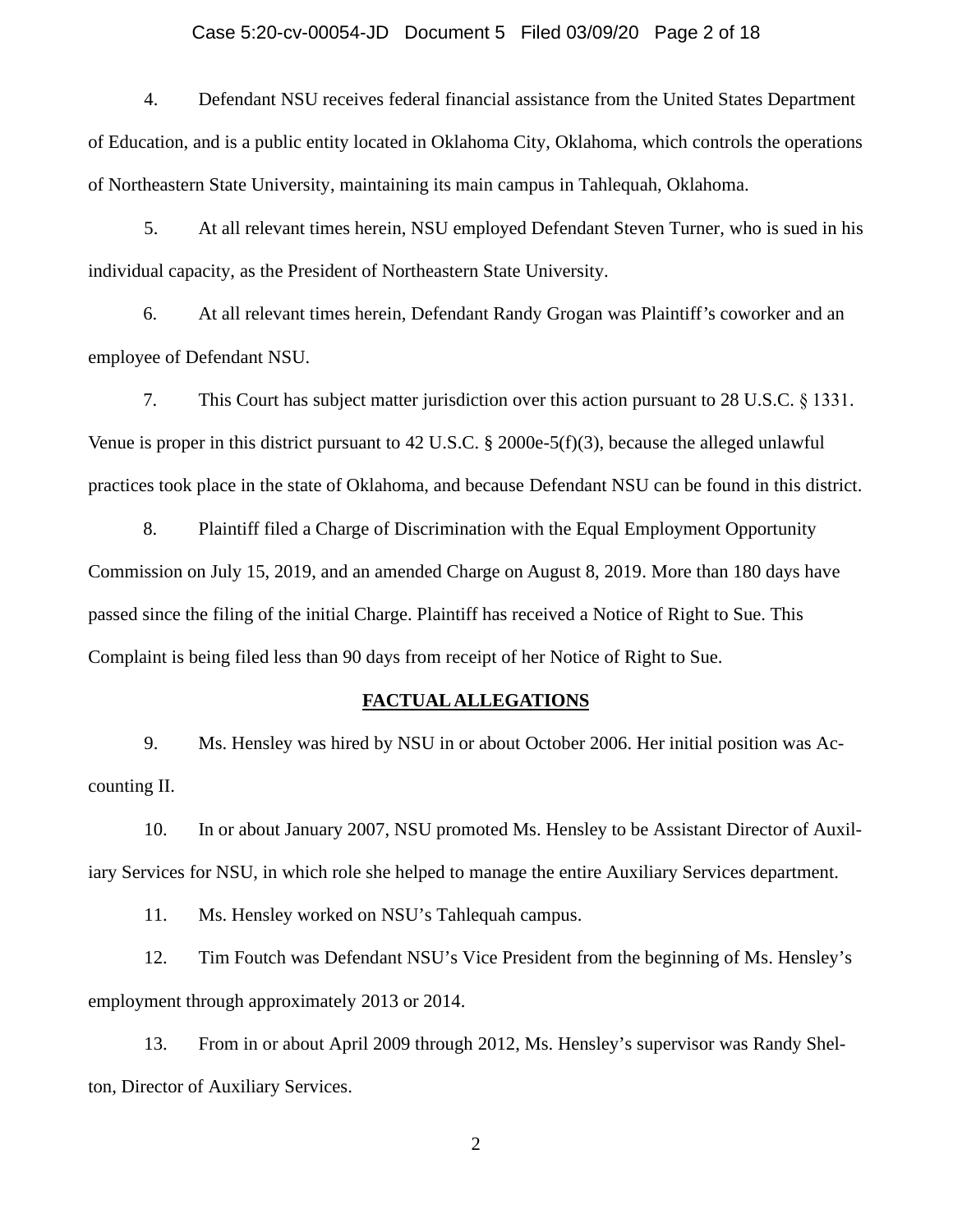#### Case 5:20-cv-00054-JD Document 5 Filed 03/09/20 Page 3 of 18

14. Chris Adney became Director of Auxiliary Services from about 2014 through the end of Ms. Hensley's employment with Defendant NSU.

15. Randy Grogan, Ms. Hensley's coworker within Auxiliary Services, was Manager of Custodians from in or about 2009 to in or about 2017, and Event Coordinator from in or about 2017 through the present.

16. The Auxiliary Department maintained a sexist and sexually offensive culture throughout Ms. Hensley's tenure at NSU, with supervisors' sexually inappropriate conduct encouraging and enabling their supervisees to engage in the same behavior without fear of consequences.

17. For instance, beginning in or about 2009, Ms. Hensley heard her supervisor Randy Shelton make frequent sexually offensive remarks, including but not limited to comments about a woman's body or how she was dressed.

18. Several times per week, Shelton showed sexual cartoons to staff members, including on his cell phone, in Ms. Hensley's presence.

19. In or about 2009 to 2010, Ms. Hensley complained to Vice President Foutch about Shelton's obscene sexual comments and his practice of showing the staff sexual cartoons, telling him that she found these behaviors offensive.

20. Shelton continued make offensive sexual remarks following this complaint.

21. Defendant NSU took no action on Shelton's sexually offensive conduct, and he was ultimately fired, upon information and belief, for unrelated conduct.

22. Beginning in or about Ms. Hensley heard 2009 Defendant Randy Grogan made offensive sexual comments and remarks several times per week, including but not limited to comments about women's bodies to the effect "Dang, check out how short her skirt is," "you can see right through her dress," "look at how tight her pants are," comments about administrative assistant Jamie Giles's shirt being low cut, and comments about employee Kim Dawson's rear end.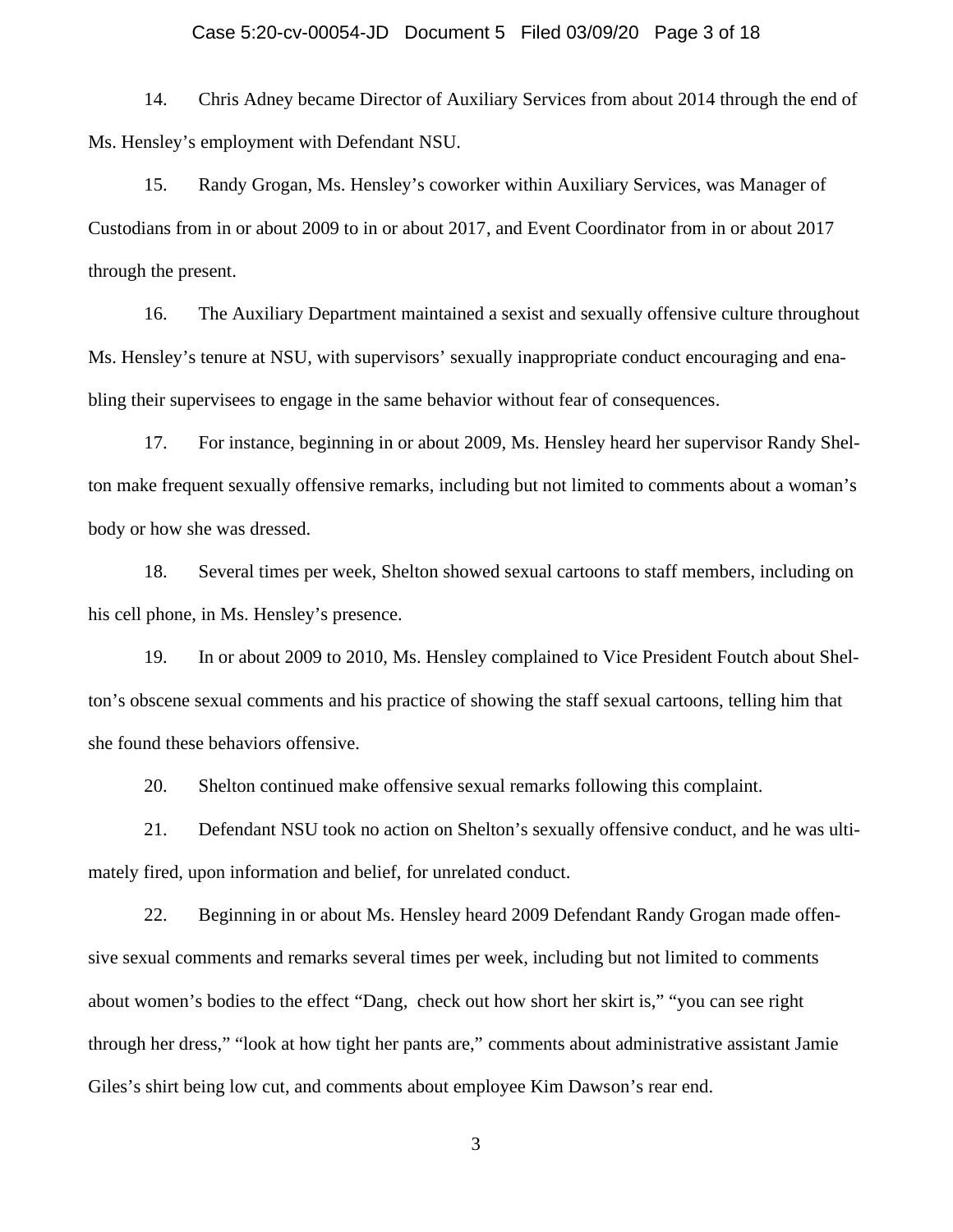#### Case 5:20-cv-00054-JD Document 5 Filed 03/09/20 Page 4 of 18

23. Grogan made no attempt to conceal what he was doing. He made these remarks loud enough to be heard by anyone in his vicinity, which included their Supervisor, first Shelton and then Adney.<br>24. Shelton and Adney would laugh or smirk after Grogan made these comments.

25. Ms. Hensley regularly remarked to Dawson that Grogan's comments were disgusting and inappropriate.

26. Dawson later informed Ms. Hensley that in or about 1999 to 2000, when she was a student, Grogan had stolen her bra and panties from the dryer. Dawson also informed Ms. Hensley that she believed Grogan had spied on students at the pool during the same timeframe. Dawson told Ms Hensley that she believed Grogan had been banned from certain locations on campus previously.

27. In or about 2016, Ms. Hensley's then-supervisor Chris Adney began making offensive sexist remarks to Ms. Hensley concerning her appearance approximately every two weeks. By way of example only, and without limitation, during a meeting with department supervisors, Adney commented that "speaking of mullets, it's Deanie's turn to speak."

28. As another example, Adney stated that a student who was shivering in the cold didn't want to come inside at Hensley's urging, because "he took one look at Deanie and said, not with you!"

29. In or about March 2016, Ms. Hensley complained about Adney's offensive sexist remarks to Human Resources.

30. In or about April 2016, Ms. Hensley confronted Adney directly about his offensive comments.

31. Defendant NSU took no action in response to Ms. Hensley's complaints about Adney.

32. Upon learning that Ms. Hensley had complained about him to Human Resources, Adney retaliated against Ms. Hensley. For example, he excluding her from meetings in which she had previously been included; rescinded her access to his calendar; and in October 2016, issued her the worst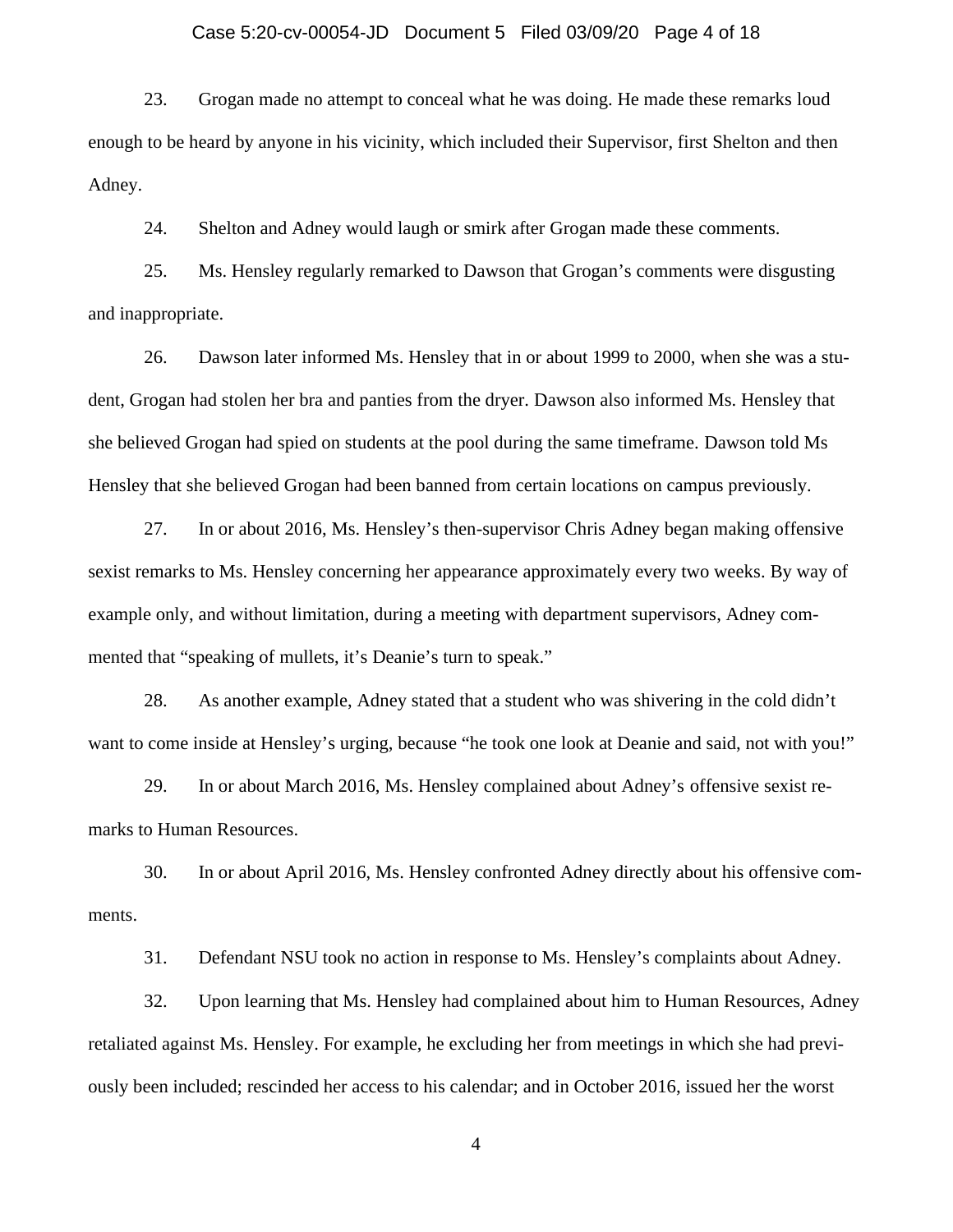#### Case 5:20-cv-00054-JD Document 5 Filed 03/09/20 Page 5 of 18

evaluation she had ever received during her employment at NSU.

33. In further retaliation for her complaints, Adney began reallocating Ms. Hensley's duties, such as interviewing student workers, managing student time-cards, and payroll, to Administrative Assistant Giles, which Ms. Hensley understood to be a sign that he intended to terminate her employment.

34. Randy Grogan stopped speaking to Ms. Hensley altogether following her complaint about Adney.

35. As a result of Adney's increasing actions to strip her of her duties following her complaint, Mr. Grogan's ostracizing her, and all of the hostile inappropriate comments Adney had made or witnessed without objection, Ms. Hensley concluded Adney would imminently terminate her employment, or recommend that her employment be terminated, which would have had the same effect.

36. Believing her choices were to continue to bear the brunt of Adney's retaliation, until he caused her termination, and then suffer unemployment and a black mark on her record, or take early retirement at the age of 55, which would take her off of NSU's payroll, and provide a significantly smaller income, she chose the lesser of the two evils.

37. Due to the decrease in income from the early retirement, Ms. Hensley was forced to sell her house earlier than she had wanted or planned to.

38. NSU had contracted with JD Young to provide its mail services in or about May 2017. JD Young was interested in hiring Ms. Hensley specifically due to her familiarity with the NSU campus and personnel, which would facilitate JD Young's transition into business in the area.

39. In order to keep earning income, in or about May 2017, Ms. Hensley accepted a position with JD Young, Inc., managing mail delivery for Defendant NSU.

40. Ms. Hensley was directly employed by both NSU and JD Young from on or about May 8, 2017 through her retirement from direct employment with NSU on or about September 1, 2017.

41. Thereafter Defendant NSU and JD Young jointly employed Ms. Hensley from May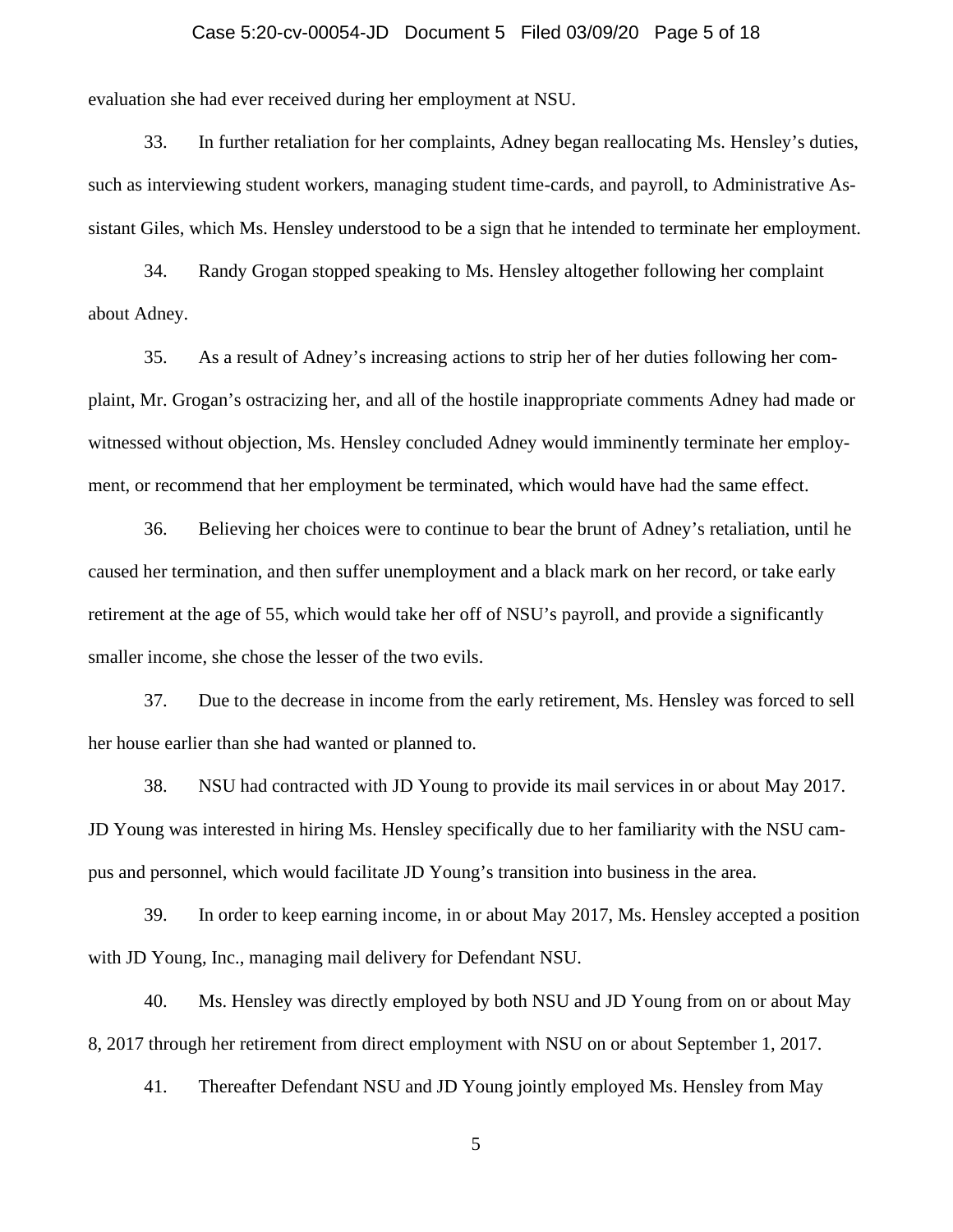#### Case 5:20-cv-00054-JD Document 5 Filed 03/09/20 Page 6 of 18

2017 through the end of her employment.

42. JD Young was physically located in the basement of NSU's University Center, and Ms. Hensley was required to work within these offices to perform her job.

43. The work Ms. Hensley performed—managing mail delivery for the university—was part of NSU's regular course of business, and Ms. Hensley used NSU facilities, systems and materials.

44. NSU regularly assigned projects to Ms. Hensley which she was required to complete by a specific time as part of her work; for example, NSU authorities would direct her to take a package to another campus, or would direct her to get a particular delivery of bulk mail out by a specific time.

45. NSU employees supervised the work Ms. Hensley performed.

46. NSU had discretion over when and how long Ms. Hensley could perform her work.

47. NSU had the power to terminate Ms. Hensley's employment.

48. Although she was no longer on its payroll, NSU had the power to bar her from working on its premises, and on its account, at JD Young. As discussed below, NSU exercised that power, with the knowledge that doing so would cause her employment at NSU and JD Young, her joint employers, to terminate. NSU thus had and exercised the power to terminate her employment.

49. NSU's Auxiliary Services Department was located on the third floor of the University Center, and Grogan's office was located on the second floor.

50. In or about October through November 2018, Grogan began coming down to the office in the basement of the University Center where she worked approximately two to three times per week. Whereas he had previously not spoken to Ms. Hensley, now Grogan began commenting upon her physical appearance on these unwanted visits, telling her she had "lost weight" and was "looking good." These comments were offensive in the same way his comments about his female coworkers had been when she was on NSU's payroll.

51. By saying that Ms. Hensley had lost weight and was now looking good, Grogan implied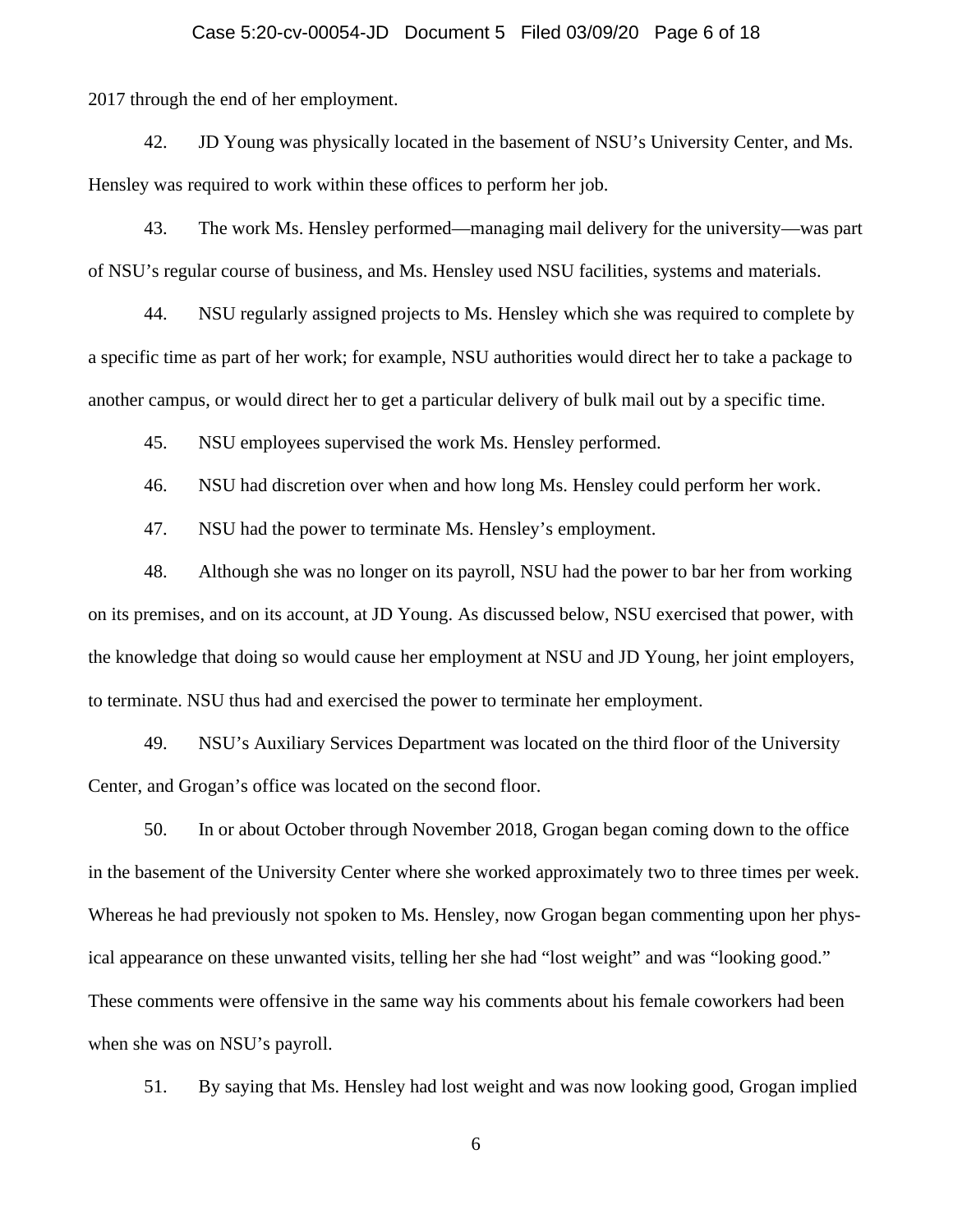#### Case 5:20-cv-00054-JD Document 5 Filed 03/09/20 Page 7 of 18

she had been overweight. His approval of his female coworkers was as ever based on their appearance, which was discriminatory.

52. The hostile work environment that Adney had fostered previously, with Grogan, was now unexpectedly a problem again.

53. Ms. Hensley's coworkers noticed that Grogan was present in the area in which Ms. Hensley worked more frequently than he had been prior to Ms. Hensley assuming her duties through JD Young.

54. On January 18, 2019, Grogan came down to JD Young's offices and spoke to Ms. Hensley. Suddenly he reached across the counter and put her hands down her jeans, with the backs of his fingers against her stomach. He reached down to her panty line. He then pulled her belt buckle and shook it, commenting on how she had been "losing weight."

55. Ms. Hensley told Grogan that she had to run errands and immediately left the office, shaken and traumatized by the assault. She struggled to regain composure.

56. On or about January 20, after having nightmares due to Grogan's actions, Ms. Hensley called a sexual assault hotline, stating that she had been assaulted. She was referred to Help in Crisis, a sexual assault support and advocacy organization.

57. On January 21, Ms. Hensley reported Grogan's assault to Defendant's Chief of Police Buhl.

58. Ms. Hensley informed JD Young Human Resources Director Andrea Wilson that she had made a complaint to the NSU campus police.

59. On each of January 21 and 22, 2019, Ms. Hensley saw Grogan's vehicle parked near where she usually parked at the University Center. On each occasion she experienced a panic attack.

60. The following day, January 23, Ms. Hensley suffered panic attacks while approaching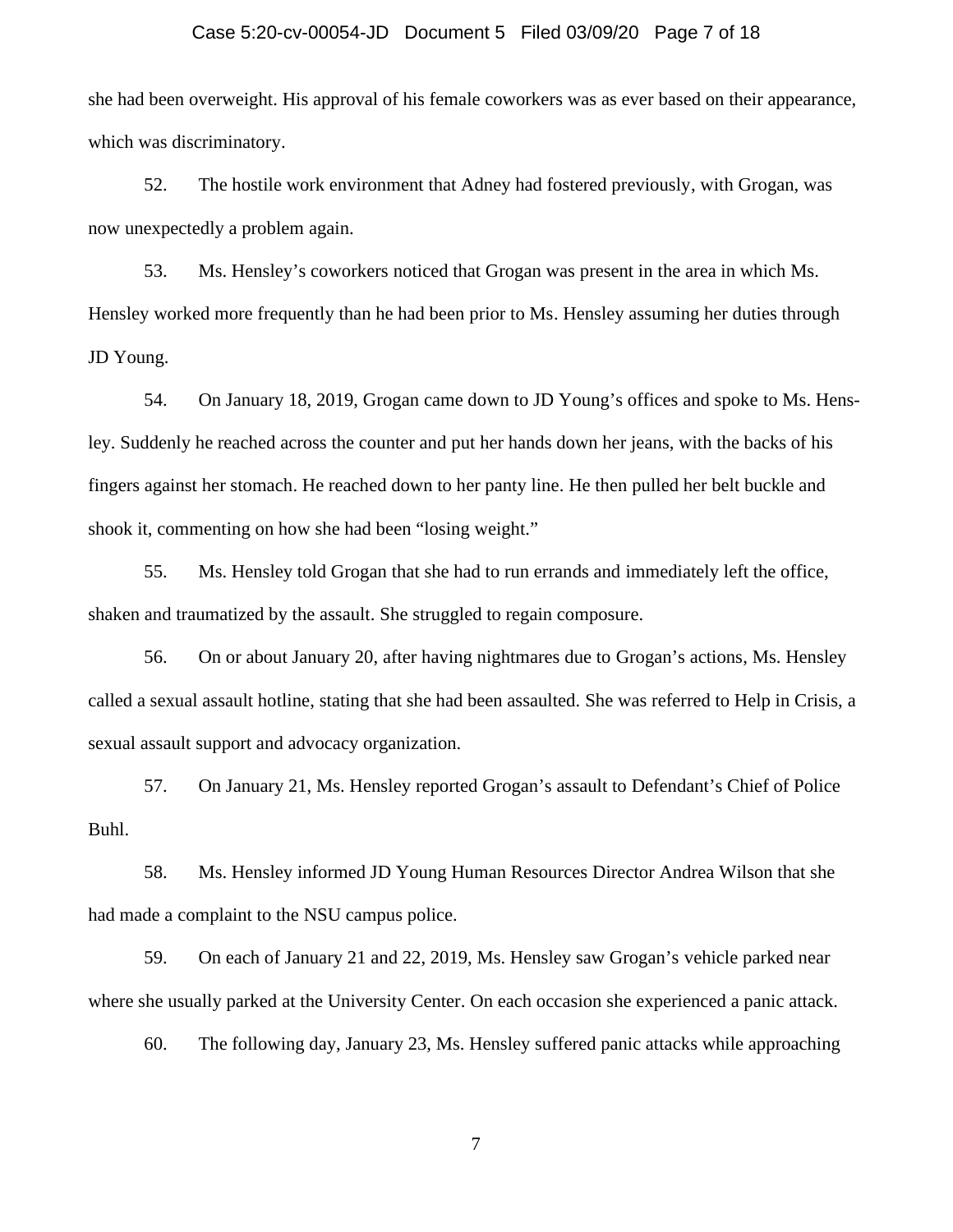#### Case 5:20-cv-00054-JD Document 5 Filed 03/09/20 Page 8 of 18

campus. She texted Chief of Police Buhl that she wanted to fill out a police report concerning the assault.

61. Ms. Hensley made the police report on January 23 with the assistance of police officer Robertson. Coworkers gave statements confirming they had noticed Grogan coming to Ms. Hensley's area more frequently since Ms. Hensley arrived.

62. On January 24, 2019, in the presence of her Assault Services Coordinator from Help-In- Crisis, Ms. Hensley met with Officer Robertson again to provide a sworn statement.

63. During this meeting, Robertson typed up Ms. Hensley's statement and had her sign it. He told her that NSU's video cameras had recorded Grogan's assault and that the video was consistent with her description of it.

64. Ms. Hensley asked Officer Robertson, what if there were other victims of Grogan. He informed Ms. Hensley that another woman had recently made a complaint to Campus Police that Grogan had engaged in what Ms. Hensley understood to be similar conduct. He stated that NSU intended to speak with that woman again to see if she would file an official report. He also indicated he was aware of some older complaints against Grogan.

65. Officer Robertson suggested that a protective order could be useful to Ms. Hensley.

66. Ms. Hensley thereafter went to the courthouse with her Assault Services Coordinator and a Court Advocate from Help-In-Crisis and requested an emergency protective order with their assistance. The temporary protective order, which she obtained that same day, was served on January 26.

67. Ms. Hensley met with an EAP counselor on February 4, 2019 and described what she had experienced, the assault and the panic attacks. She received treatment from a Nurse Practitioner, who provided medication for the panic attacks, and counseling.

68. A Permanent Protective Order was filed and signed by the court on February 7, 2019, which Ms. Hensley conveyed to the NSU campus police. The Protective Order required Grogan not to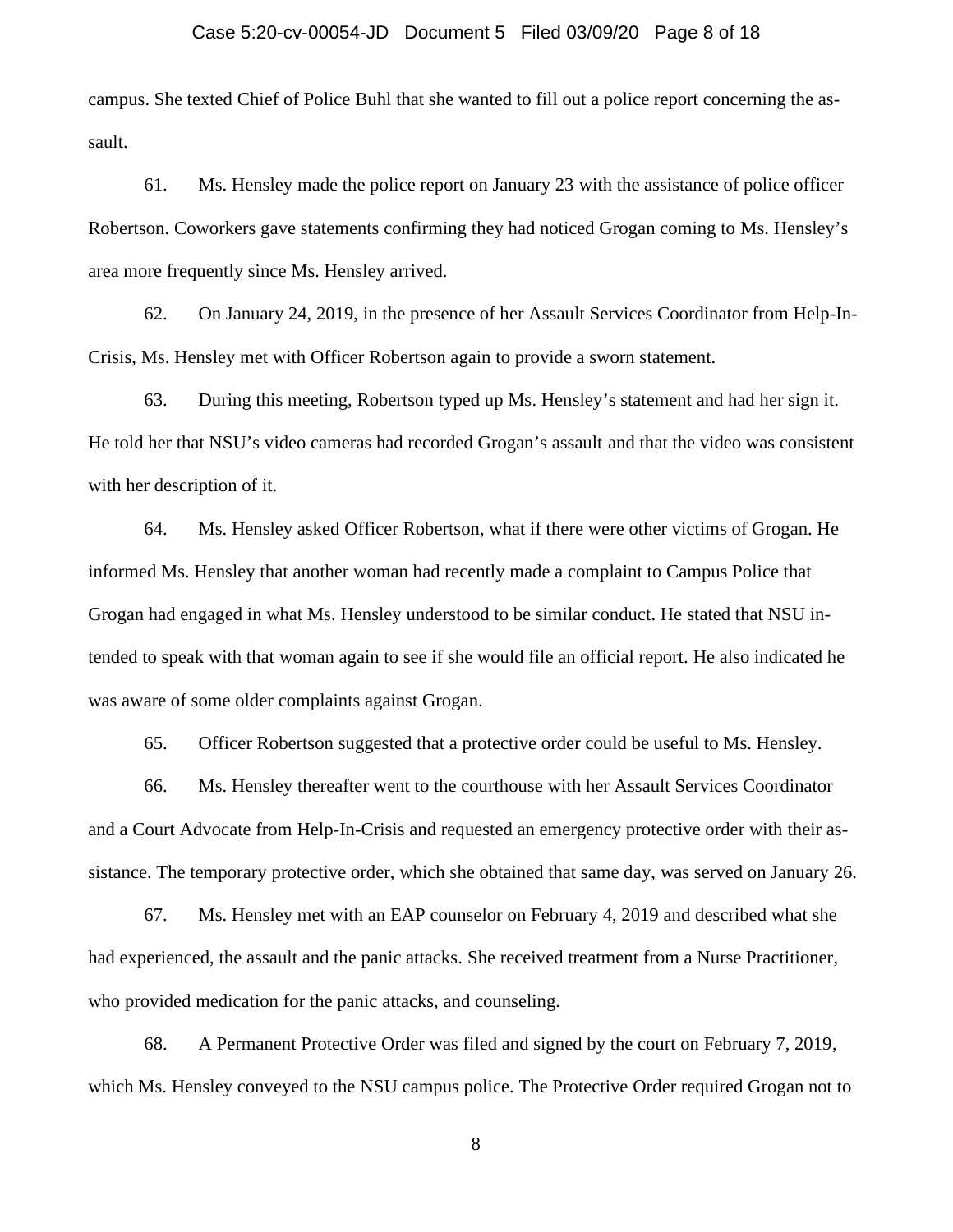#### Case 5:20-cv-00054-JD Document 5 Filed 03/09/20 Page 9 of 18

commit further acts or threats of abuse toward Ms. Hensley and "to not stalk the Petitioner."

69. On multiple occasions following the conveyance of the Protective Order to NSU campus police, Hensley observed Grogan violating its terms. She called campus police on each occasion to report the violation, but they were unresponsive.

70. JD Young's CFO and Human Resources Director spoke with Ms. Hensley on February 19, 2019 to discuss options that could enable her to work outside the office, for example delivering mail, to prevent Grogan from continuing to stalk her. During this meeting JD Young's representatives stated that they did not think Defendant NSU was responding appropriately to Ms. Hensley's complaints.

71. The District Attorney charged Grogan with Misdemeanor Assault and Battery on February 20, 2019. The charging instrument, to which Grogan later pleaded guilty, specifically alleged that Grogan committed the crime "by willfully and unlawfully . . . grabbing the front waist band of the victim's clothing and placing his fingers partially beneath her clothing, making contact with her bare skin with force and violence."

72. Ms. Hensley stopped parking in the employee parking area in an effort to avoid Grogan. When Grogan parked near her, he increased the odds that Ms. Hensley would encounter him at the end of the day due to their same schedules. She began parking in the visitor's parking lot.

73. However, Grogan then began parking his motorcycle near Ms. Hensley's car in the visitors' area, even though it was not designated for motorcycle parking.

74. On or about March 14, 2019, Grogan parked his motorcycle adjacent to Ms. Hensley in an area where parking was not allowed. Ms. Hensley reported his failure to keep away to JD Young's Human Resources. They replied that they had reached out to Defendant NSU's Human Resources department, but that NSU had been unresponsive.

75. Grogan continued to engage in the same behavior of parking near Ms. Hensley's vehicle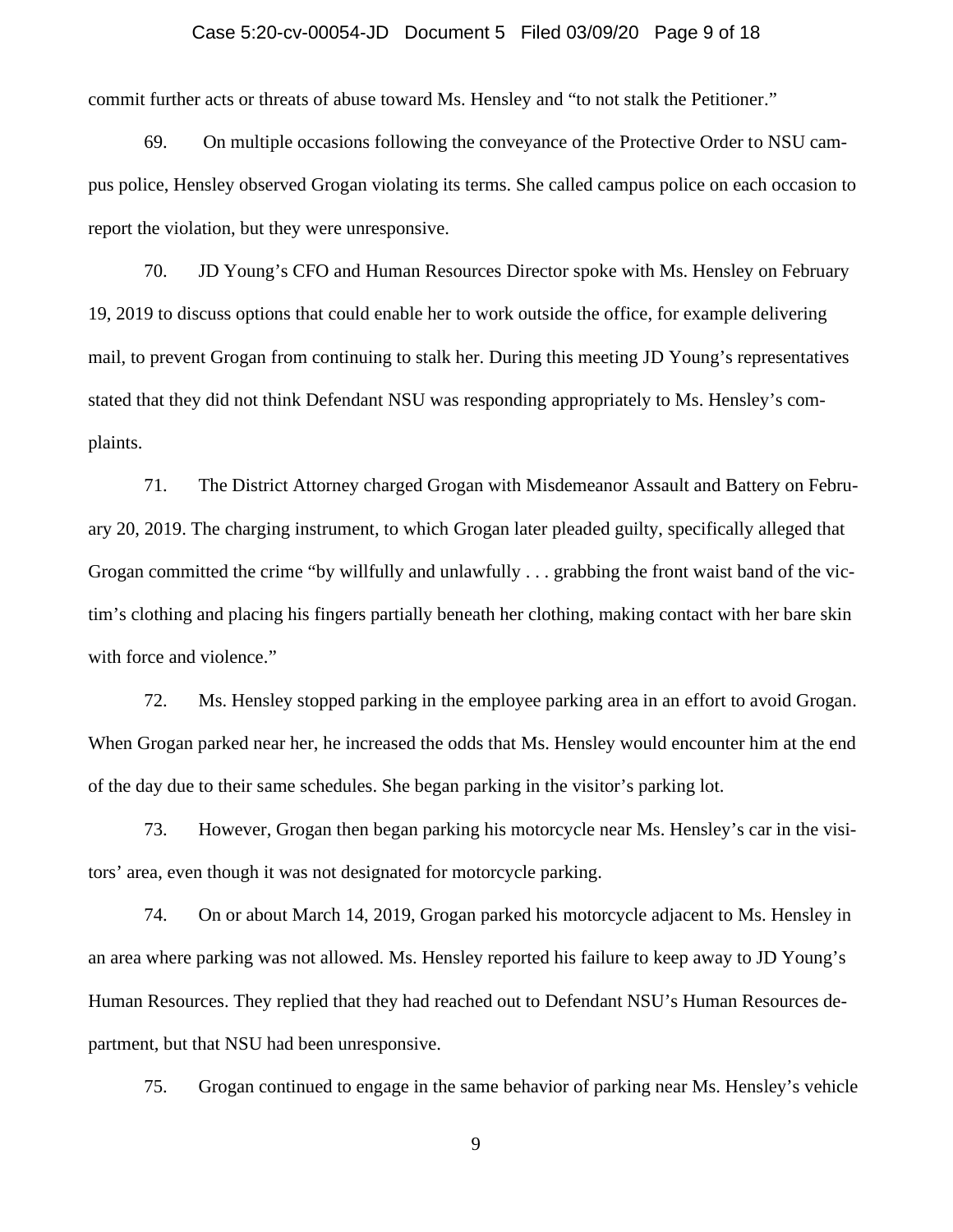#### Case 5:20-cv-00054-JD Document 5 Filed 03/09/20 Page 10 of 18

in violation of the protective order.

76. On July 3, 2019 Grogan pleaded guilty to "grabbing the front waist band of the victim's clothing and placing his fingers partially beneath her clothing, making contact with her bare skin with force and violence," as charged, a misdemeanor Assault and Battery.

77. On or about July 5, 2019, Grogan aggressively stared at Ms. Hensley in the back dock, an area to which she needed routine access to perform her job. Ms. Hensley called Defendant NSU's Campus Police and stated that Grogan had pleaded guilty to assaulting her two days ago, and was now violating a protective order. She was then visited by an officer who took a statement. The officer's notes corroborate that Ms. Hensley told her that Grogan had pleaded guilty to assaulting her two days ago, and that she was calling the police to report what she believed was a violation of the protective order prohibiting stalking. The officer had misunderstood the initial call to be a report of an assault, but once she interviewed Ms. Hensley, she was clear that Ms. Hensley was not reporting an assault but a violation of the protective order.

78. On July 11, 2019, Defendant President Steve Turner sent a signed letter to JD Young, stating: "Northeastern State University (NSU) hereby respectfully requests the removal of JD Young employee Deanie Hensley from her assignment at NSU effective immediately, and that she no longer have any responsibility or affiliation with the NSU account."

79. On July 15, 2019, Plaintiff filed her Charge of Discrimination with the EEOC.

80. In mid- to late-July, 2019, representatives of JD Young, Defendant President Turner and other NSU representative met concerning Ms. Hensley. They held two face-to-face meetings, the second on July 22.

81. Defendant Turner initially justified his exclusion of Ms. Henley from NSU and its account, by claiming she had falsely reported a second assault by Grogan on July 5. He said video of the incident showed there was no assault. JD Young representatives disputed this. Turner admitted this was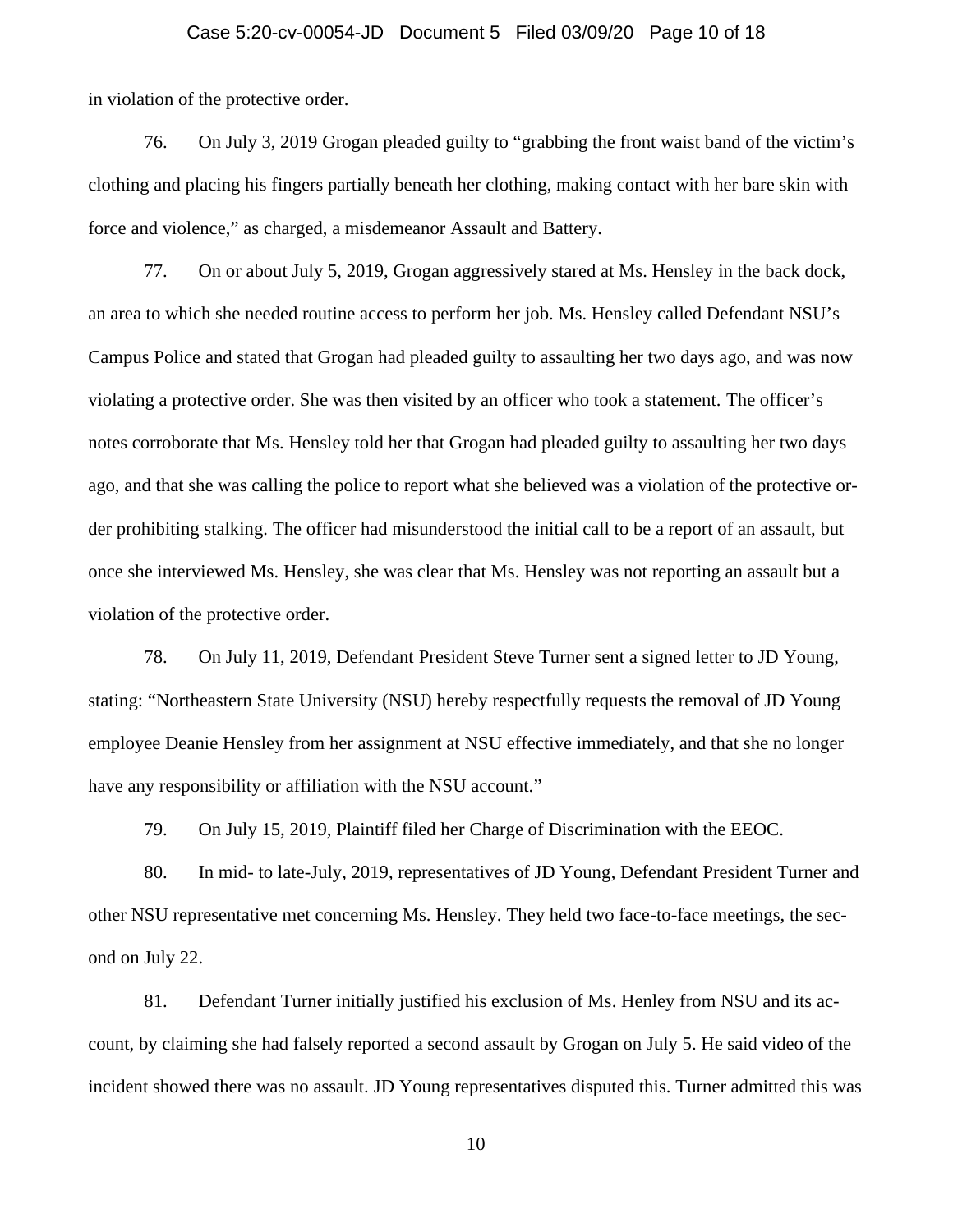#### Case 5:20-cv-00054-JD Document 5 Filed 03/09/20 Page 11 of 18

solely an initial misunderstanding by NSU campus police, which Ms. Hensley corrected. In other words, that he was using the initial misunderstanding as a pretext, although he knew she had reported stalking.

82. JD Young's representatives told Turner that there was no other position for Ms. Hensley at JD Young, and that as a result of his decision, she would lose her job.

83. They tried to dissuade him from excluding her from work at and for NSU, suggesting other alternatives.

84. Finally, they told Turner what he was doing was unethical and possibly illegal. Defendant Turner stated he wished to retain Defendant Grogan—who had pleaded guilty to assaulting Plaintiff—and banish Ms. Hensley.

85. On July 22, 2019, Defendant Turner informed JD Young's representatives that if they did not take the action he demanded against Ms. Hensley he was terminating NSU's contract with JD Young.

86. JD Young's representatives spoke with Ms. Hensley on July 22, 2019, regretfully telling her that they had no choice but to let her go due to NSU'S threat to rescind their contract unless they terminated her from her position at NSU.

87. JD Young was able to offer Ms. Hensley employment for a limited time following Defendant Turner's ultimatum, but there was no permanent opening for Ms. Hensley at JD Young, and she ultimately had no choice but to take a job paying \$20,000.00 per year less than she had earned working at NSU and JD Young.

88. At NSU's discretion, Defendant Turner knowingly caused Ms. Hensley's termination.

89. Adney subsequently provided an unfounded and retaliatory negative employment reference for Ms. Hensley, in response to an inquiry, stating that he would not recommend her for a similar position.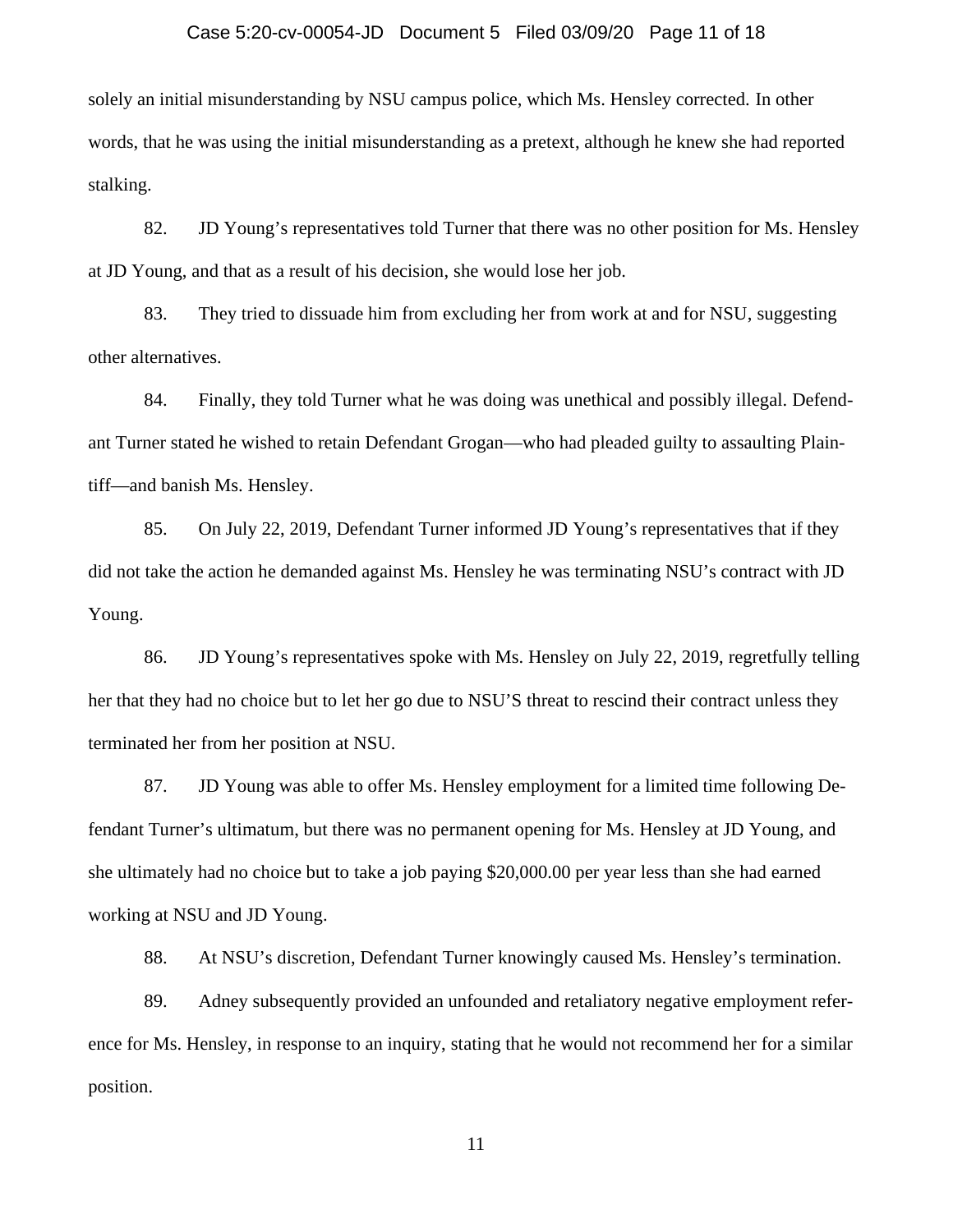# **Count One**

# **Hostile Work Environment In Violation of Title IX Against Defendant NSU**

90. Plaintiff incorporates by reference all preceding paragraphs.

91. As more fully set forth herein, but without limitation, employees of NSU harassed Plaintiff on the basis of her sex.

92. Defendant NSU had substantial control over the harassment.

93. Officers and employees of Defendant NSU who had authority to correct the problems

had actual notice or should have known of sexual assaults and sexual harassment by Adney and

Grogan, to which they were deliberately indifferent or negligent.

94. Officers and employees of Defendant NSU who had authority to correct the problems were deliberately indifferent or negligent to the sexual harassment perpetrated by Adney and Grogan against Ms. Hensley and other women.

95. As a consequence of Defendant's deliberate indifference or negligence, Adney and Grogan were permitted to sexually harass Plaintiff and Grogan was permitted to sexually assault Plaintiff.

96. She suffered physical and emotional injury and distress, as a result of the sexual assault and battery, and lost wages.

97. Defendant's actions proximately caused Plaintiff's injuries.

# **Count Two**

# **Retaliation In Violation of Title IX Against Defendant NSU**

98. Plaintiff incorporates by reference all preceding paragraphs.

99. Plaintiff engaged in protected activity by complaining to Defendant about the hostile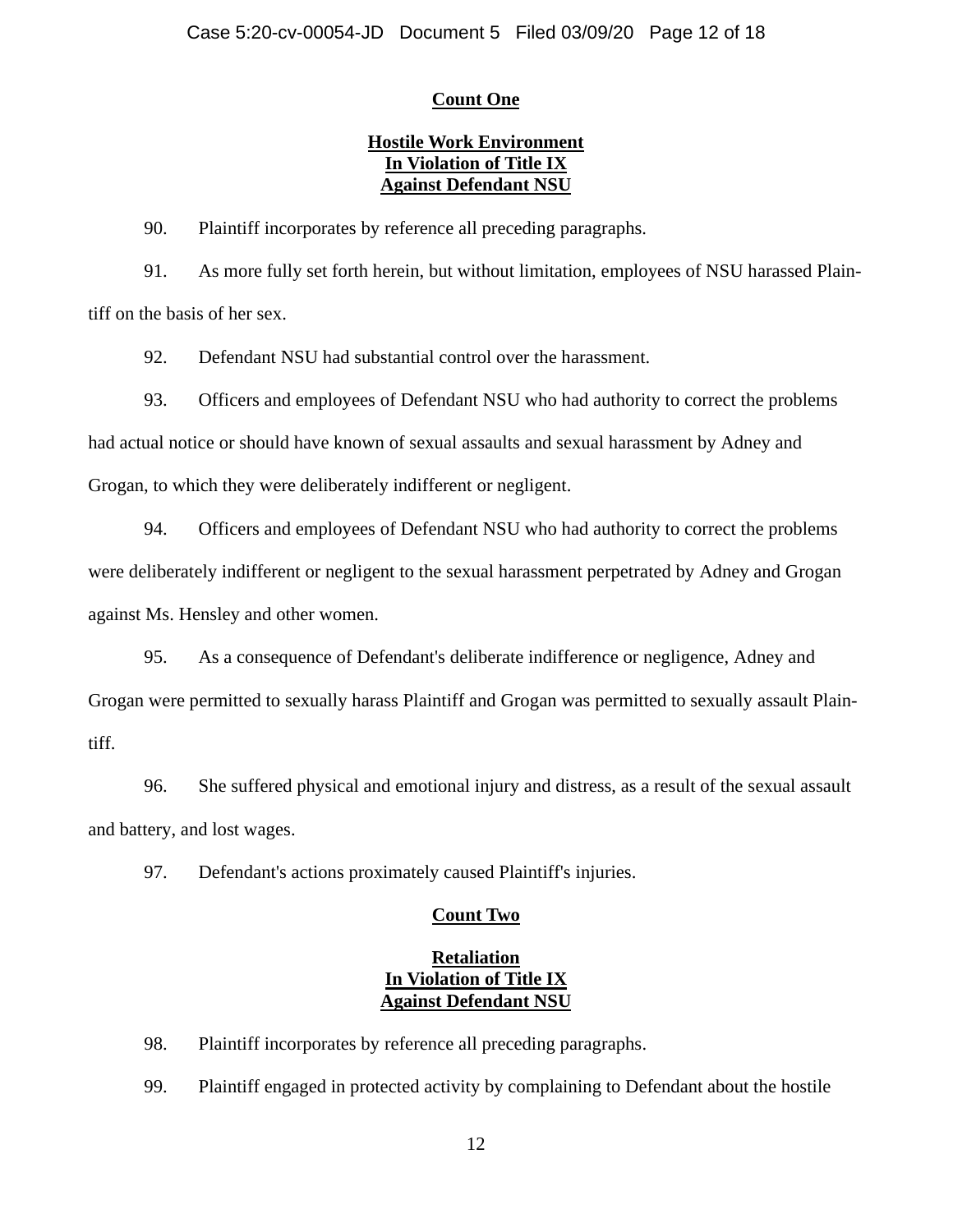### Case 5:20-cv-00054-JD Document 5 Filed 03/09/20 Page 13 of 18

work environment based on her sex and filing her Charge of Discrimination with the EEOC.

100. Defendant retaliated against Plaintiff by, inter alia, causing her discharge, and giving

Plaintiff an unfounded negative employment reference.

101. As a consequence of Defendant's conduct, Plaintiff suffered physical and emotional injury and distress, and lost wages.

102. Defendant's actions proximately caused Plaintiff's injuries.

#### **Count Three**

# **Hostile Work Environment In Violation of Title VII Against Defendant NSU**

103. Plaintiff incorporates by reference all preceding paragraphs.

104. Defendant NSU engaged in illegal, intentional discrimination on the basis of sex, by creating a hostile work environment on the basis of Plaintiff's female sex.

105. NSU is liable for Adney's and Grogan's sexual harassment because it knew or should

have known that they would sexually harass her and failed to take appropriate remedial measures.

106. As a consequence of Defendant's conduct, Plaintiff suffered physical and emotional injury and distress, and lost wages.

107. Defendant's actions proximately caused Plaintiff's injuries.

## **Count Four**

## **Retaliation In Violation of Title VII Against Defendant NSU**

108. Plaintiff incorporates by reference all preceding paragraphs.

109. Plaintiff engaged in protected activity by complaining to Defendant about the hostile work environment based on her sex and filing her Charge of Discrimination with the EEOC.

110. Defendant retaliated against Plaintiff by, inter alia, causing her discharge, and giving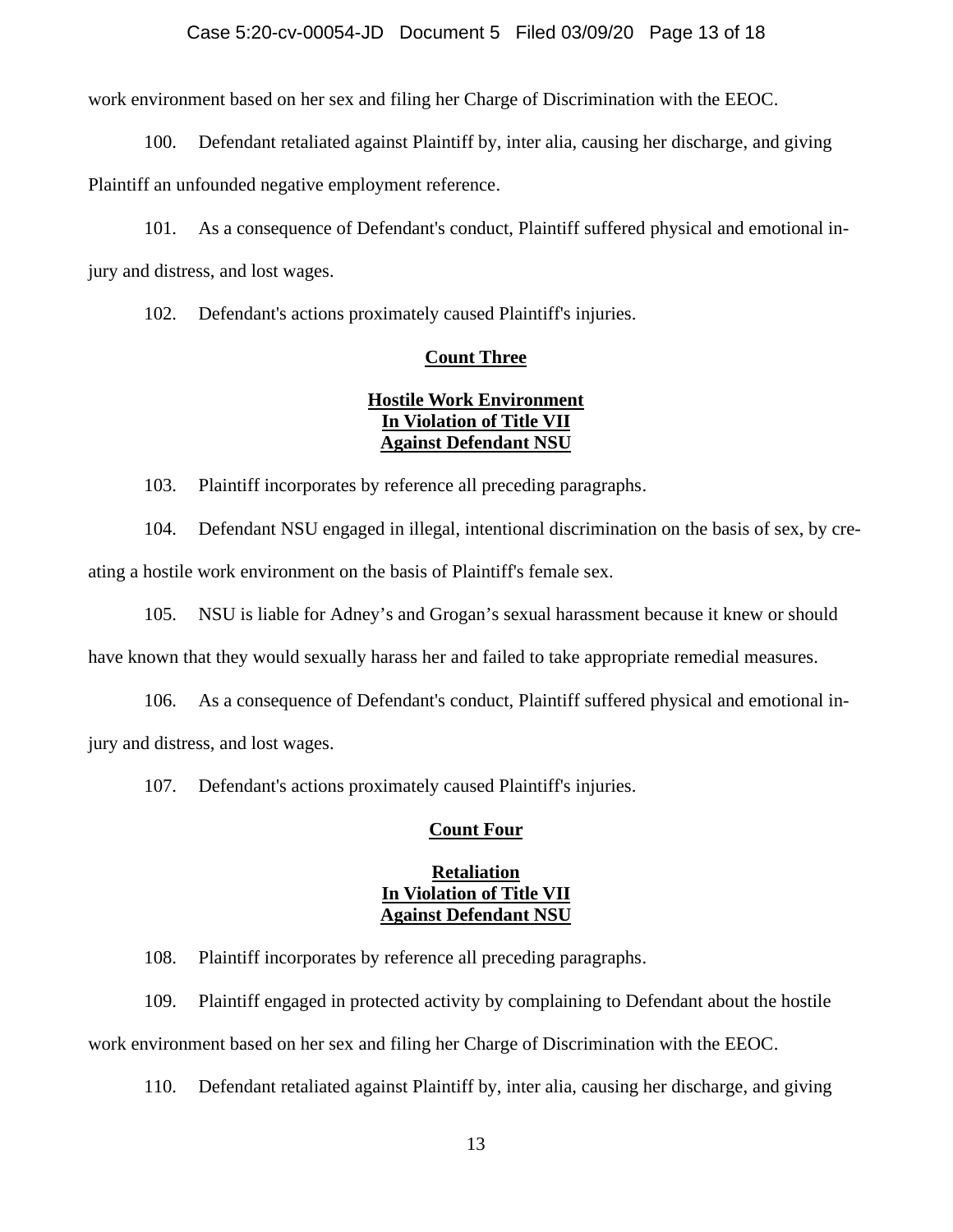Plaintiff an unfounded negative employment reference.

111. But for her protected activity, Defendant would not have retaliated against her.

112. As a consequence of Defendant's conduct, Plaintiff suffered physical and emotional in-

jury and lost wages.

113. Defendant's actions proximately caused Plaintiff's injuries.

# **Count Five**

## **Assault In Violation of Oklahoma Common Law Against Defendant Randy Grogan**

114. Plaintiff incorporates by reference all preceding paragraphs.

115. Defendant Grogan intentionally caused Plaintiff to have a reasonable apprehension of imminent and harmful contact by placing his hands onto her body on her bare skin beneath her clothing.

116. Defendant Grogan's conduct was wanton, reckless, and/or malicious.

117. As a consequence of Defendant's conduct, Plaintiff suffered physical and emotional in-

jury and distress.

118. Defendant's actions proximately caused Plaintiff's injuries.

# **Count Six**

# **Battery In Violation of Oklahoma Common Law Against Defendant Randy Grogan**

119. Plaintiff incorporates by reference all preceding paragraphs.

120. Defendant Grogan made intentional and harmful or offensive contact with Plaintiff by

placing his hands onto her body beneath her clothing.

121. Defendant Grogan's conduct was wanton, reckless, and/or malicious.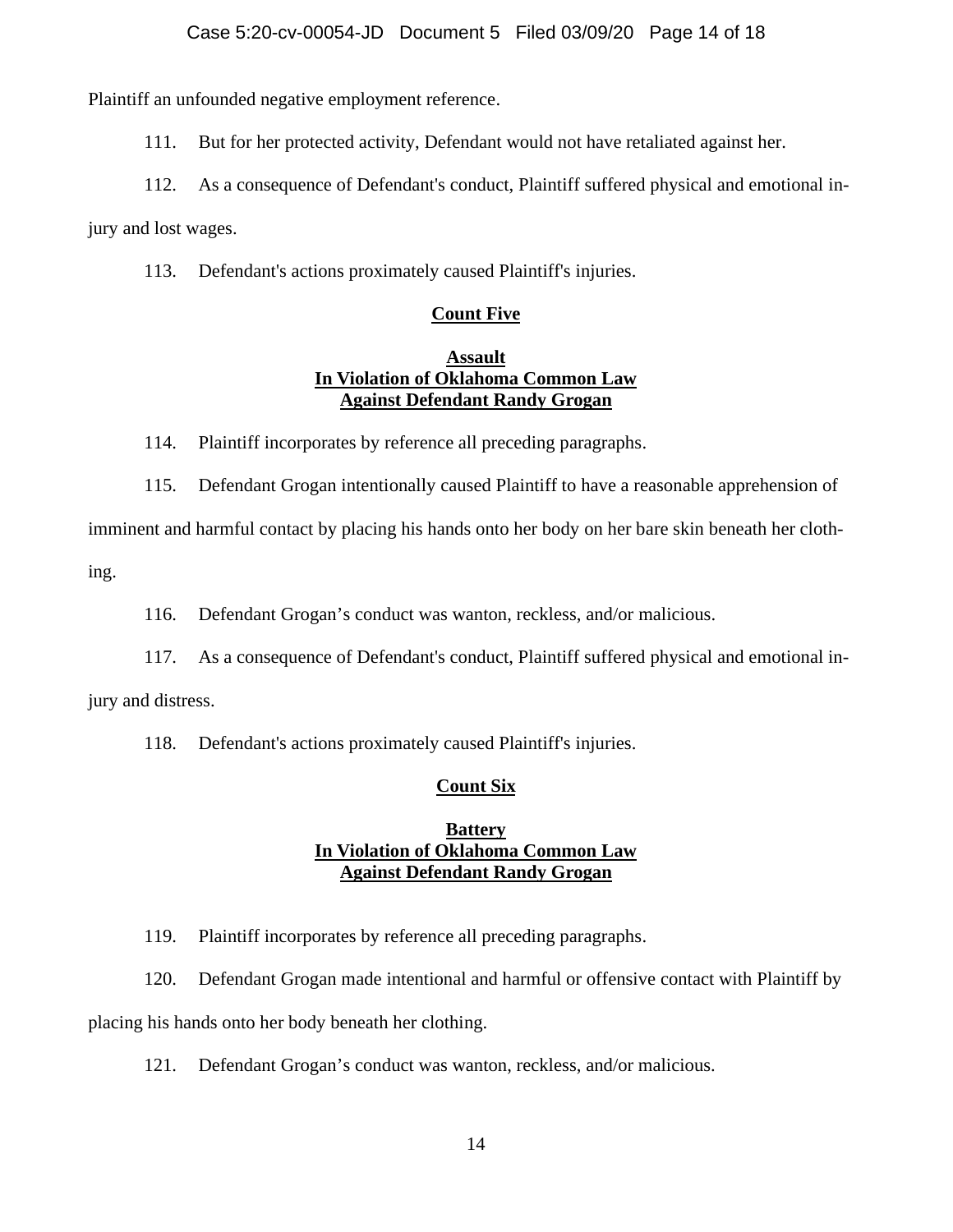### Case 5:20-cv-00054-JD Document 5 Filed 03/09/20 Page 15 of 18

122. As a consequence of Defendant's conduct, Plaintiff suffered physical and emotional injury and distress.

123. Defendant's actions proximately caused Plaintiff's injuries.

#### **Count Seven**

## **Hostile Work Environment In Violation of 42 U.S.C. Sec. 1983 and the Fourteenth Amendment Against Defendant Turner in his Individual Capacity**

124. Plaintiff incorporates by reference all preceding paragraphs.

125. Defendant Turner, acting under color of state law as Plaintiff's higher-level supervisor,

deprived Plaintiff with reckless and/or callous indifference to her federally protected rights, including her rights secured by the Fourteenth Amendment of the U.S. Constitution, as well as rights secured by 20 U.S.C. 1681, consciously acquiesced to the known sexual harassment, and was motivated by evil intent.

126. Defendant Turner deprived Plaintiff of her clearly-established right to be free from sexually discriminatory harassment.

127. Specifically, but without limitation, Defendant Turner deprived Plaintiff of equal protection of the laws when she was subjected to a hostile work environment on the basis of her sex, Defendant Turner had actual notice, and deliberately failed to take effective measures to end it.

128. As a consequence of Defendant's conduct, Plaintiff suffered physical and emotional injury and distress.

129. Defendant's actions proximately caused Plaintiff's injuries.

### **Count Eight**

# **Retaliation In Violation of Section 1983 and the Fourteenth Amendment Against Defendant Steve Turner**

130. Plaintiff incorporates by reference all preceding paragraphs.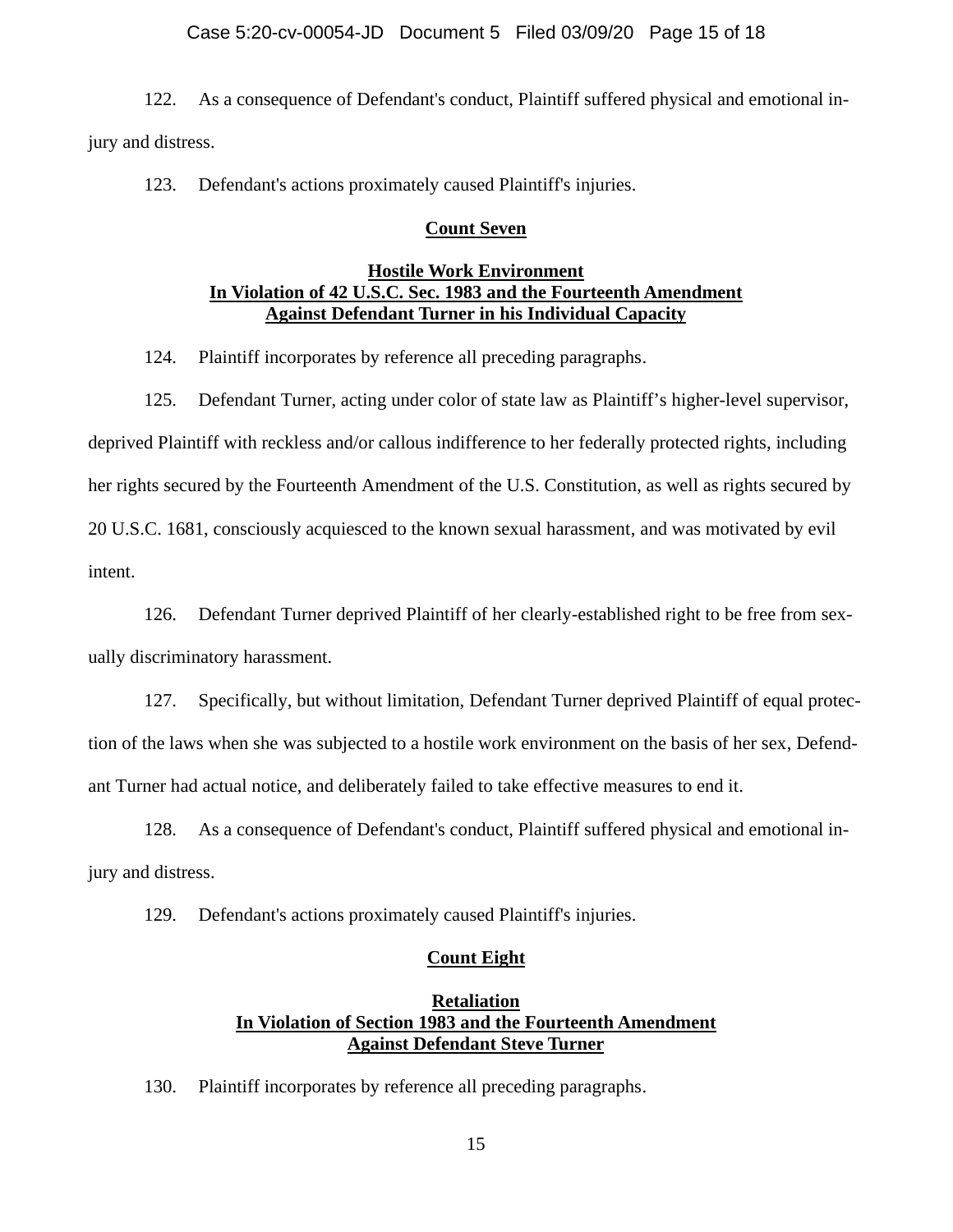#### Case 5:20-cv-00054-JD Document 5 Filed 03/09/20 Page 16 of 18

131. Defendant Turner, acting under color of state law as Plaintiff's higher-level supervisor, deprived Plaintiff with reckless and/or callous indifference to her federally protected rights, including her rights secured by the Fourteenth Amendment of the U.S. Constitution, as well as rights secured by 20 U.S.C. 1681, causing her to be removed from her position because she complained about sexual harassment and sexual assault, and was motivated by evil intent.

132. Specifically, but without limitation, Defendant Turner deprived Plaintiff of equal protection of the laws when he caused her discharge in response to her protected activity, which included complaining about the hostile environment and filing with the EEOC a Charge of Discrimination.

133. As a consequence of Defendant's conduct, Plaintiff suffered physical and emotional injury and distress and lost wages.

134. Defendant's actions proximately caused Plaintiff's injuries.

#### **Count Nine**

## **Intentional Infliction of Emotional Distress In Violation of Oklahoma Common Law Against Defendant Steve Turner In His Personal Capacity**

135. Plaintiff incorporates by reference all preceding paragraphs.

136. Defendant Turner engaged in extreme and outrageous conduct with the intention of, or reckless disregard for, causing Plaintiff emotional distress, by engaging in actions including but not limited to: falsely claiming Plaintiff had lied about an assault, for the express purpose of terminating Plaintiff's employment.

137. As a consequence of Defendant's conduct, Plaintiff suffered severe emotional distress, physical and emotional injury, and lost wages.

138. Defendant's actions proximately caused Plaintiff's injuries.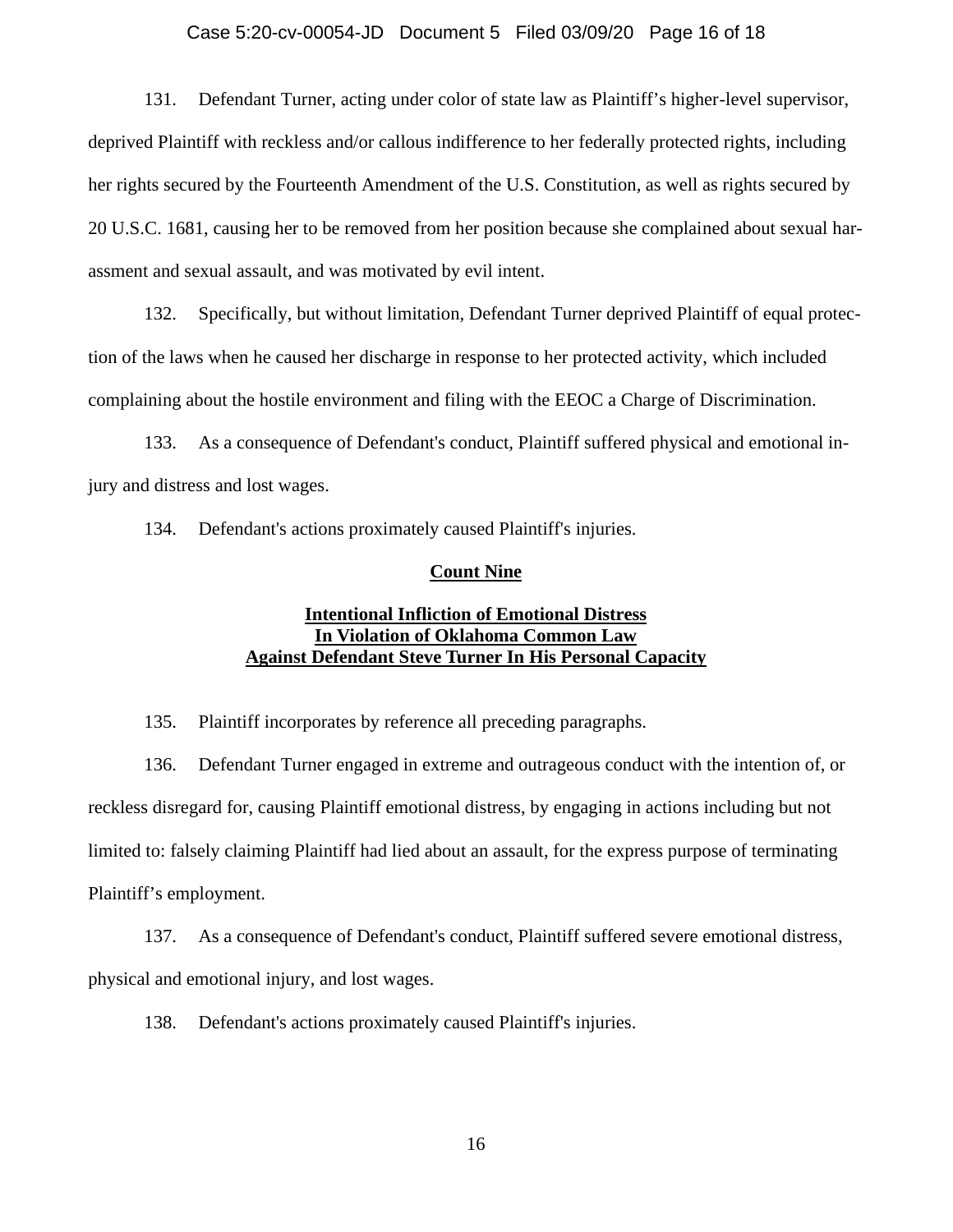# **JURY DEMAND**

Plaintiff herein demands a trial by jury for all issues in this action.

# **PRAYER FOR RELIEF**

## WHEREFORE, Plaintiff respectfully requests:

a. Judgment against Defendants for violations of Title IX, Title VII, 42 U.S.C. Sec. 1983, and the

Oklahoma common law, as set forth above;

- b. Declaration that Defendants' conduct violated the aforesaid laws;
- c. Compensatory damages for physical and emotional injury and distress;
- d. Past and future lost compensation;
- e. Punitive damages against Defendants Grogan and Turner;
- f. An award of prejudgment interest;
- g. An award of nominal damages against Defendants NSU and Turner, in the event the jury does

not award money damages;

- h. All costs and attorneys' fees incurred prosecuting these claims; and
- i. For such further relief as the Court deems just and equitable.

Dated: March 5, 2020 Mamaroneck, NY

Local Counsel:

By:  $\angle$ /s/ Mark E. Hammons Mark E. Hammons OBA No. 3784 Hammons, Gowens, Hurst & Associates 325 Dean A. McGee Avenue Oklahoma City, OK 73102 Telephone: (405) 235-6100 Fax: (405) 235-6111 mark@hammonslaw.com